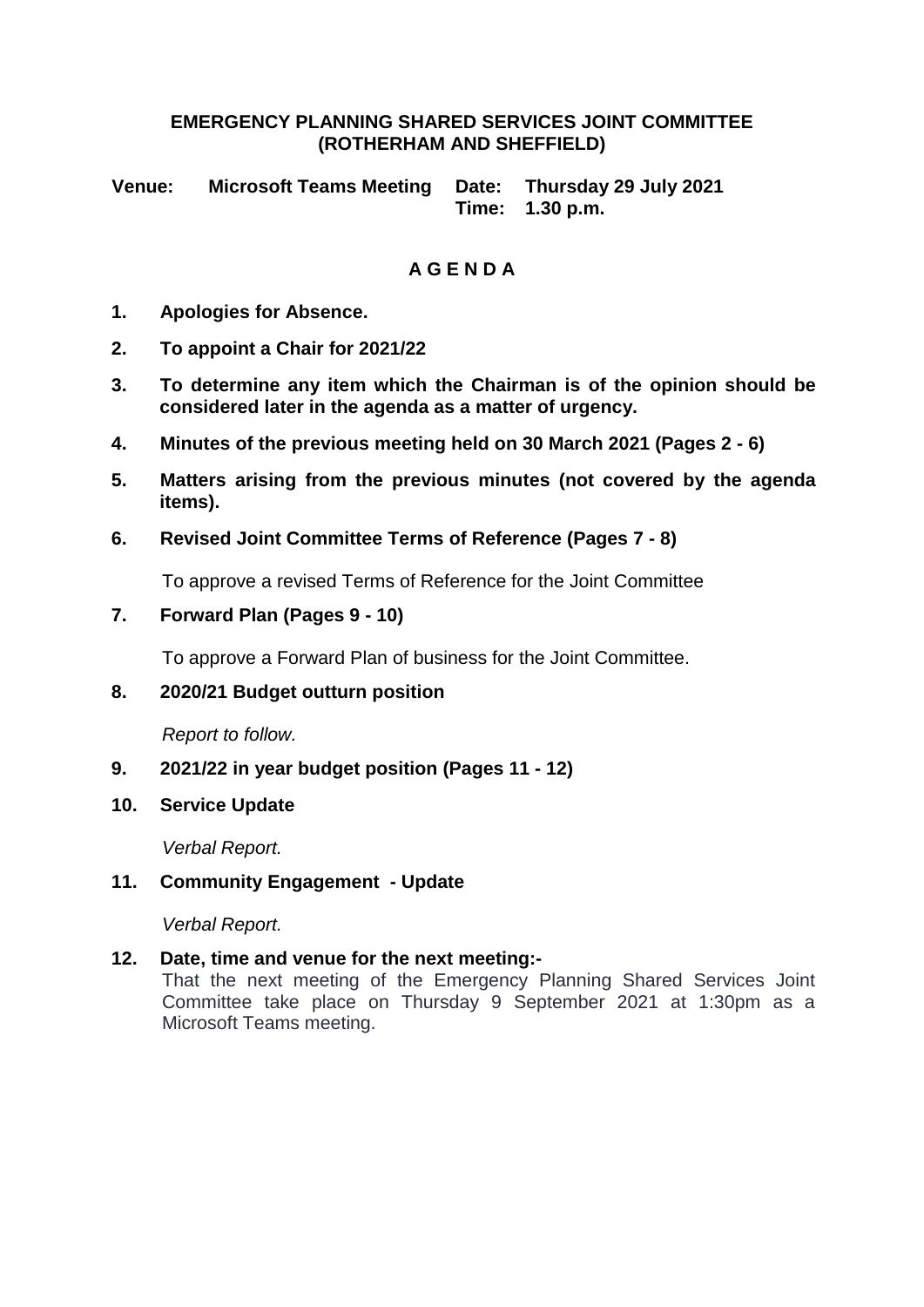**1EMERGENCY PLANNING SHARED SERVICES JOINT COMMITTEE (ROTHERHAM AND SHEFFIELD) - 30/03/21**

#### **EMERGENCY PLANNING SHARED SERVICES JOINT COMMITTEE (ROTHERHAM AND SHEFFIELD) Tuesday 30 March 2021**

Present:- Councillor Alam (RMBC) (in the Chair); Councillor Fox (SCC).

Apologies for absence:- Apologies were received from Councillors Jones and Lelliott.

#### **34. TO DETERMINE ANY ITEM WHICH THE CHAIRMAN IS OF THE OPINION SHOULD BE CONSIDERED LATER IN THE AGENDA AS A MATTER OF URGENCY.**

There were no urgent items.

#### **35. MINUTES OF THE PREVIOUS MEETING HELD ON 15 DECEMBER 2020**

#### **Agreed: -**

That the minutes of the previous meeting of the Emergency Planning Shared Services Joint Committee (Rotherham and Sheffield), held on 15 December 2020 be approved as a correct record.

#### **36. MATTERS ARISING FROM THE PREVIOUS MINUTES (NOT COVERED BY THE AGENDA ITEMS).**

**Minute No.32** - Sam Barstow advised that the information on the impact of the COVID-19 restrictions on the EU resettlement scheme would be circulated to members.

#### **37. FINANCE REPORT**

Officers presented a report to provide Joint Committee members with an in-year forecast outturn position for 2020/21. It was noted that the figures detailed in the report were subject to change based on expected budget adjustments at year end. A Summary Breakdown Forecast of the outturn 2020/21 outturn position was attached as an appendix to the officer's report.

It was noted that owing to the complexities that had arisen from year end shut down at the outset of the Covid-19 pandemic, that the value of the carry forward was in effect for two years; largely owing to in year vacancies and monies received from a third party to support secondment fees. It was noted that these vacancies had now been filled (pending recruitment checks) and that going forward this would negate any further potential underspend accumulations.

The report stated that the Emergency Planning Shared Service had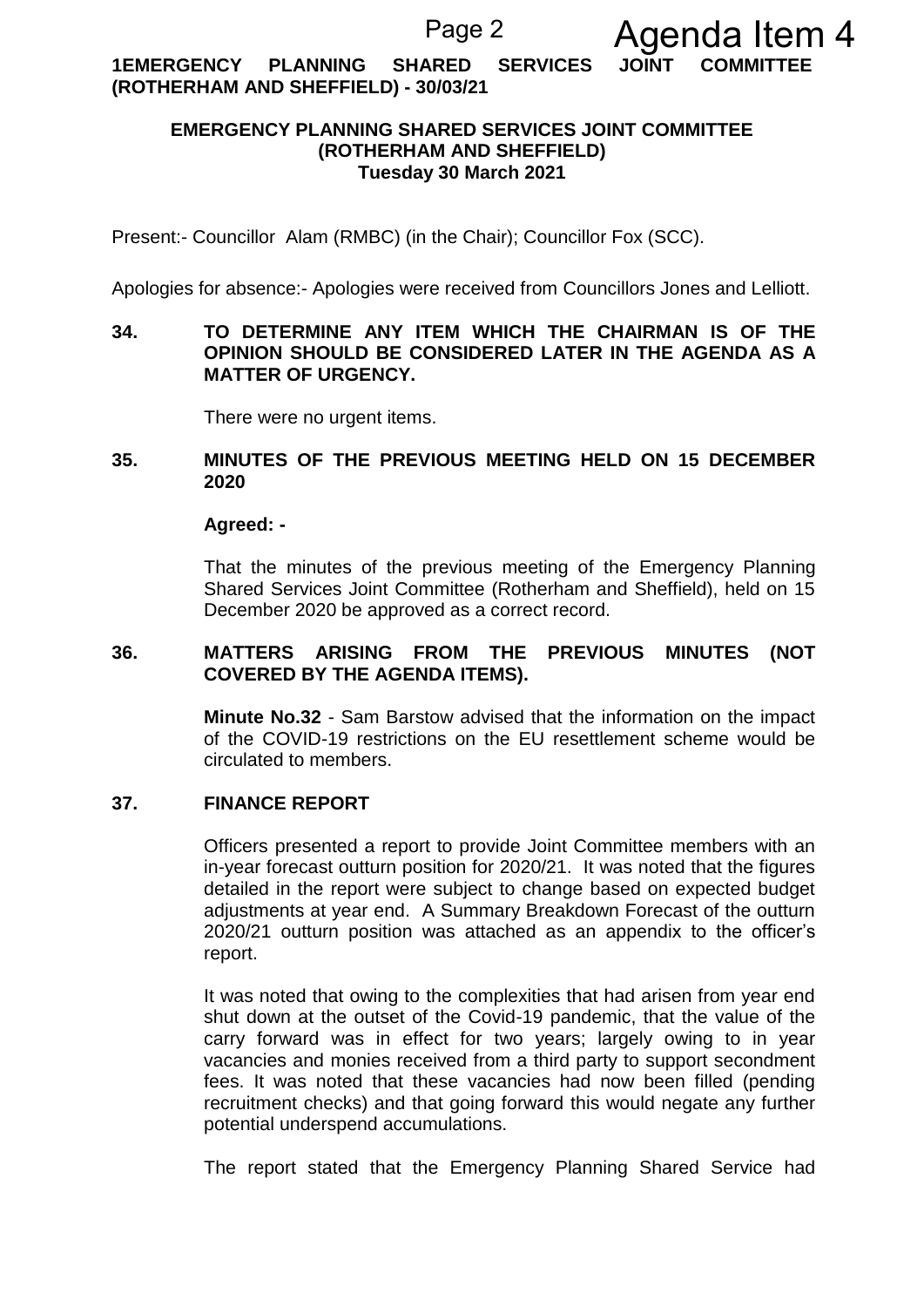# **EMERGENCY PLANNING SHARED SERVICES JOINT COMMITTEE (ROTHERHAM AND SHEFFIELD) - 30/03/21 2**

managed its budget since its creation, accumulating an earmarked balance of underspent monies that the Joint Committee had agreed to carry forward previously, and as such approval was sought to continue to do this with the underspend for 2020/21 to be carried forward as in previous years.

The report stated that in light of the ongoing major incident and potential future impacts to the resilience agenda and footprint, that the plans for the use of the underspend as previously presented to the committee would be revisited and re-costed. It was also proposed that the monies would continue to be utilised to fund areas of expenditure including ongoing and enhanced training provision for tactical and strategic leads, a fixed one year appointment and other specific requirements as sanctioned by the Local Resilience Forum.

# **Agreed: -**

That the transfer of the favourable outturn budget to the underspend be approved.

# **38. EMERGENCY PLANNING - SERVICE UPDATE**

Officers provided a verbal update on the Emergency Planning Shared Service.

#### **Overview**

Officer's provided updates on the following:

- The 100<sup>th</sup> meeting of the Strategic Group that had been managing the response to the Covid-19 pandemic had recently taken place. It was noted that the group's activity was now being aligned with the Government's "roadmap" out of lockdown. It was also noted that planning activity had been continuing that would enable the delivery of activity to support another major incident during the response to the pandemic.
- Command and control structures were being reviewed, and that with the improving situation regarding the pandemic that it was planned for more capacity to be transferred back to "business as usual" activities.

# **Local Resilience Forum**

Officer's provided updates on the following:

- That the Objectives for the coming year had now been set.
- The Severe Terrorism threat had now been reduced from "very likely" to "likely", it was noted however that this would not make a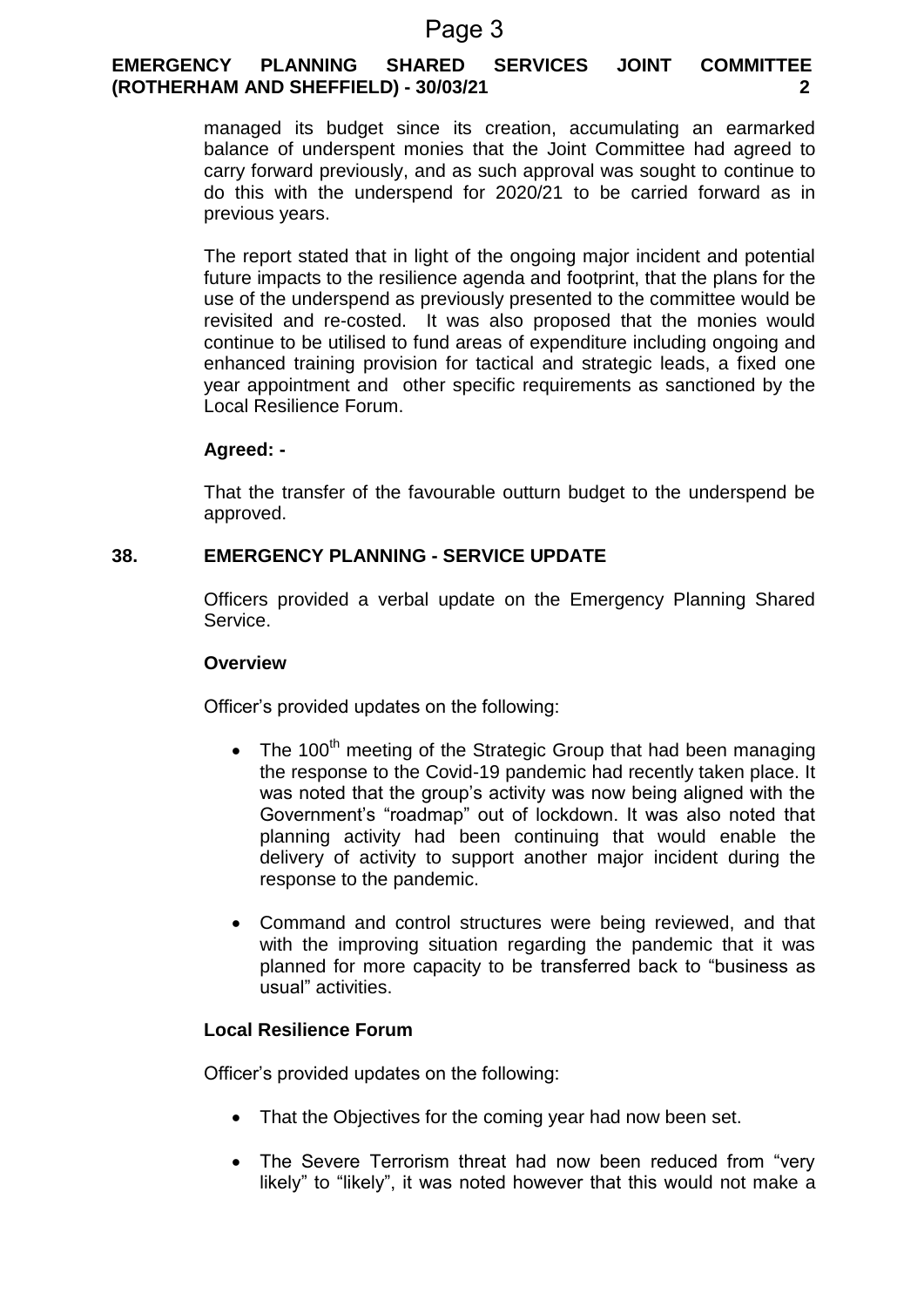# **3EMERGENCY PLANNING SHARED SERVICES JOINT COMMITTEE (ROTHERHAM AND SHEFFIELD) - 30/03/21**

significant difference to the plans to deal with this type of incident.

Work that was related to the EU Transition.

#### **Incident Management Plans**

Officer's provided updates on the following:

- Planned activity that would look to review and refresh the Incident Management Plans and how they could be informed from the learning that had been gained from the response to the flooding and pandemic emergencies.
- Work that would look at how different Incident Management Plans could be aligned and streamlined. It was noted that a report on this work would be brought to a future meeting of the committee.
- Debriefing activities relating to recent major incidents.

# **Training**

Officer's provided updates on the following:

- The focus of training activity would move towards being more proactive, rather than being reactive as had been the case in the past.
- The wide range of online and remote training and learning activities that had been delivered.

Councillor Alam noted how well staff involved in Emergency Planning activity over the previous very challenging year had managed to respond to the needs created by the pandemic whilst also carrying out other nonpandemic related activity. Councillor Alam noted that it would be beneficial for future service delivery if learning gained during the pandemic could be captured. Councillor Fox concurred that it was essential that learning from the pandemic was captured and used to inform service development, in particular how the service had worked with and developed relationships with communities across Sheffield and Rotherham.

Members asked if there were any new or emerging issues that were of concern for the Shared Service. Officers advised that cyber resilience was an area of rapidly changing and increased risk along with the changing risks related to the pandemic such as the potential risk of public disorder regarding ongoing restrictions.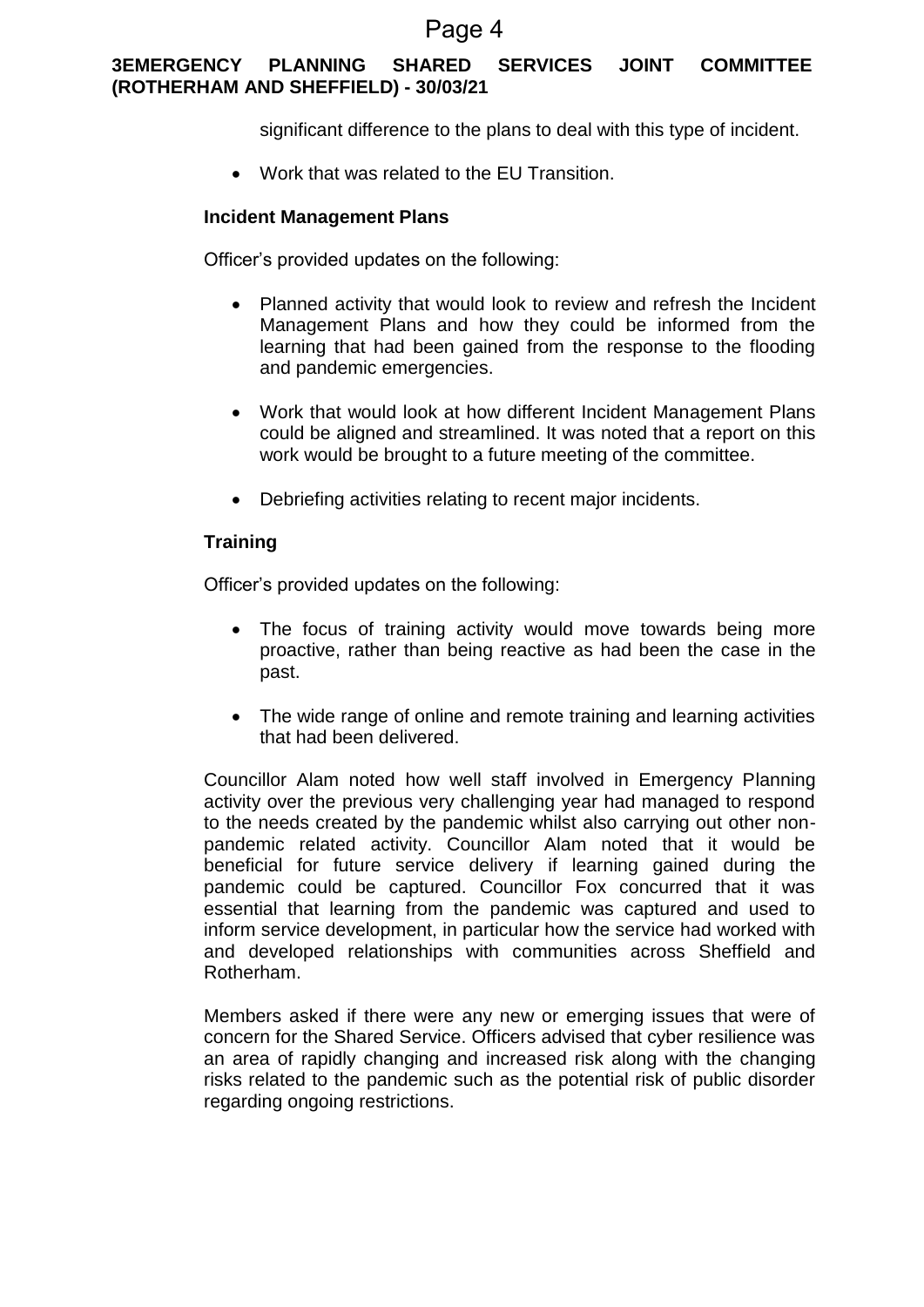# **EMERGENCY PLANNING SHARED SERVICES JOINT COMMITTEE (ROTHERHAM AND SHEFFIELD) - 30/03/21 4**

#### **Agreed: -**

That the update be noted.

#### **39. VOLUNTEER RECRUITMENT.**

Officers provided a verbal update on incident management volunteer recruitment.

Officers advised that a benchmarking exercise on volunteer recruitment had been conducted with other local authorities nationally but noted that the response rate had been low due to the fatigue in Emergency Planning teams after a year of the pandemic. it was noted that further benchmarking work would take place with partner organisations in order to learn how they operated. It was noted that over the coming months that the information gathered would be analysed and used to develop options and proposals for the Shared Service in areas such as rewards and recognition, training, personal development and the designation of roles.

Councillor Alam requested that a report on the benchmarking exercise and the proposals that were being developed be brought to a future meeting of the committee. Councillor Alam welcomed the proposal to look how the volunteer role could be recognised and rewarded and noted that it was important that the essential role that volunteers played was seen to be recognised and valued.

#### **Agreed: -**

- 1) That the update be noted.
- 2) That a report on the benchmarking exercise surrounding volunteers, and the proposals for how the findings could be implemented across the Emergency Planning Shared Service be brought to a future meeting of the committee.

#### **40. ANY OTHER BUSINESS**

Claire Hanson advised that the business plan and other key documents relating to the Emergency Planning Shared Service would be presented at future meetings of the committee.

Councillor Fox requested that officers prepare a Forward Plan of items to guide the work of the committee.

Sam Barstow advised that in accordance with the Terms of Reference for the Emergency Planning Shared Service Joint Committee that the position of Chair would rotate to a Sheffield City Council for the municipal year 2021/22.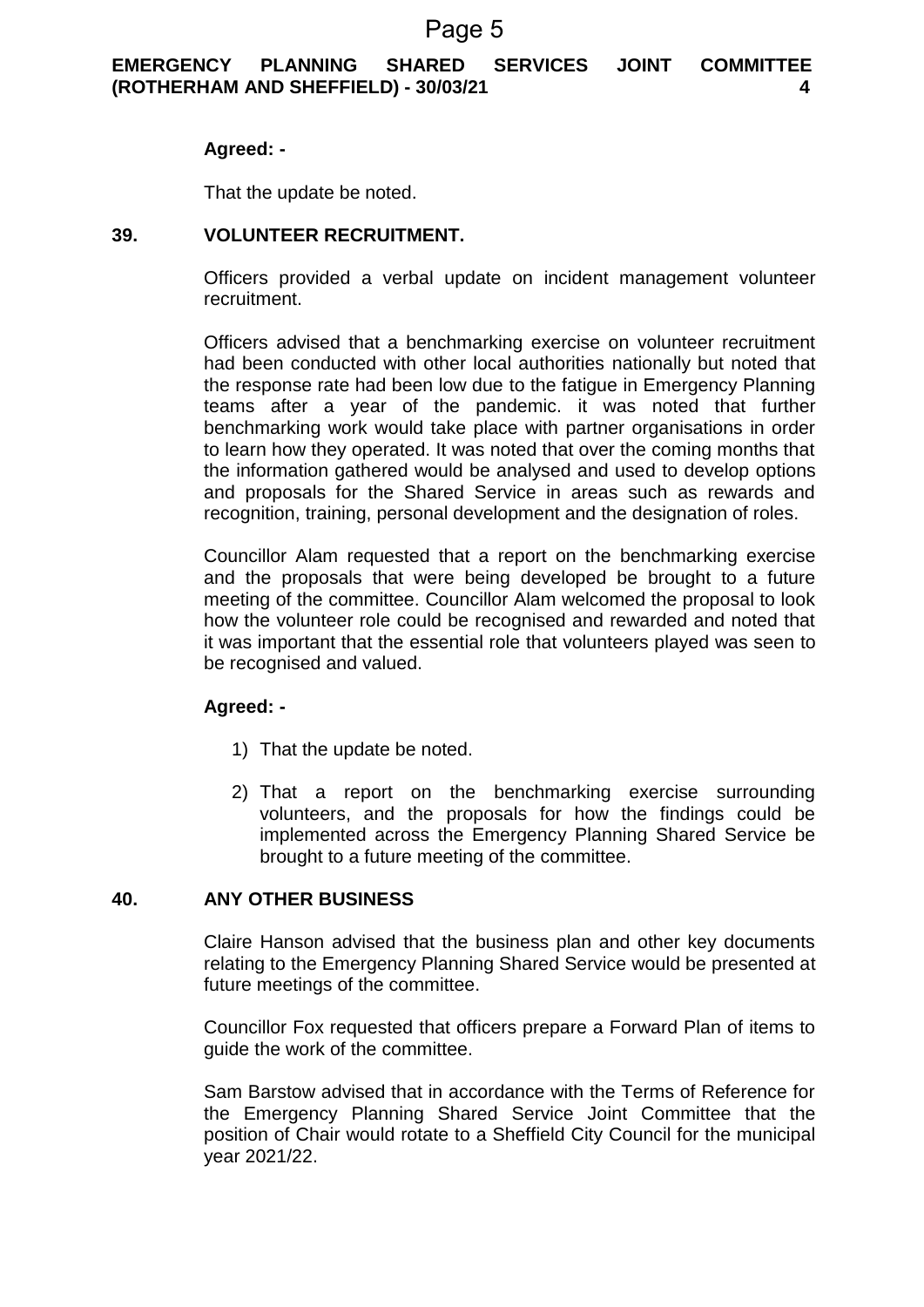#### **5EMERGENCY PLANNING SHARED SERVICES JOINT COMMITTEE (ROTHERHAM AND SHEFFIELD) - 30/03/21**

Councillor Alam asked how the service was ensuring and maintaining staff welfare throughout the pandemic. Clair Hanson detailed the wide variety of activities that were being employed to ensure that staff felt connected and were supported with their well-being.

#### **Agreed: -**

That officers prepare a Forward Plan of items to guide the work of the committee for the municipal year 2021/22.

# **41. DATE, TIME AND VENUE FOR THE NEXT MEETING: -**

**Agreed: -** That the next meeting of the Emergency Planning Shared Services Joint Committee take place on Thursday 29 July 2021 at 1:30pm.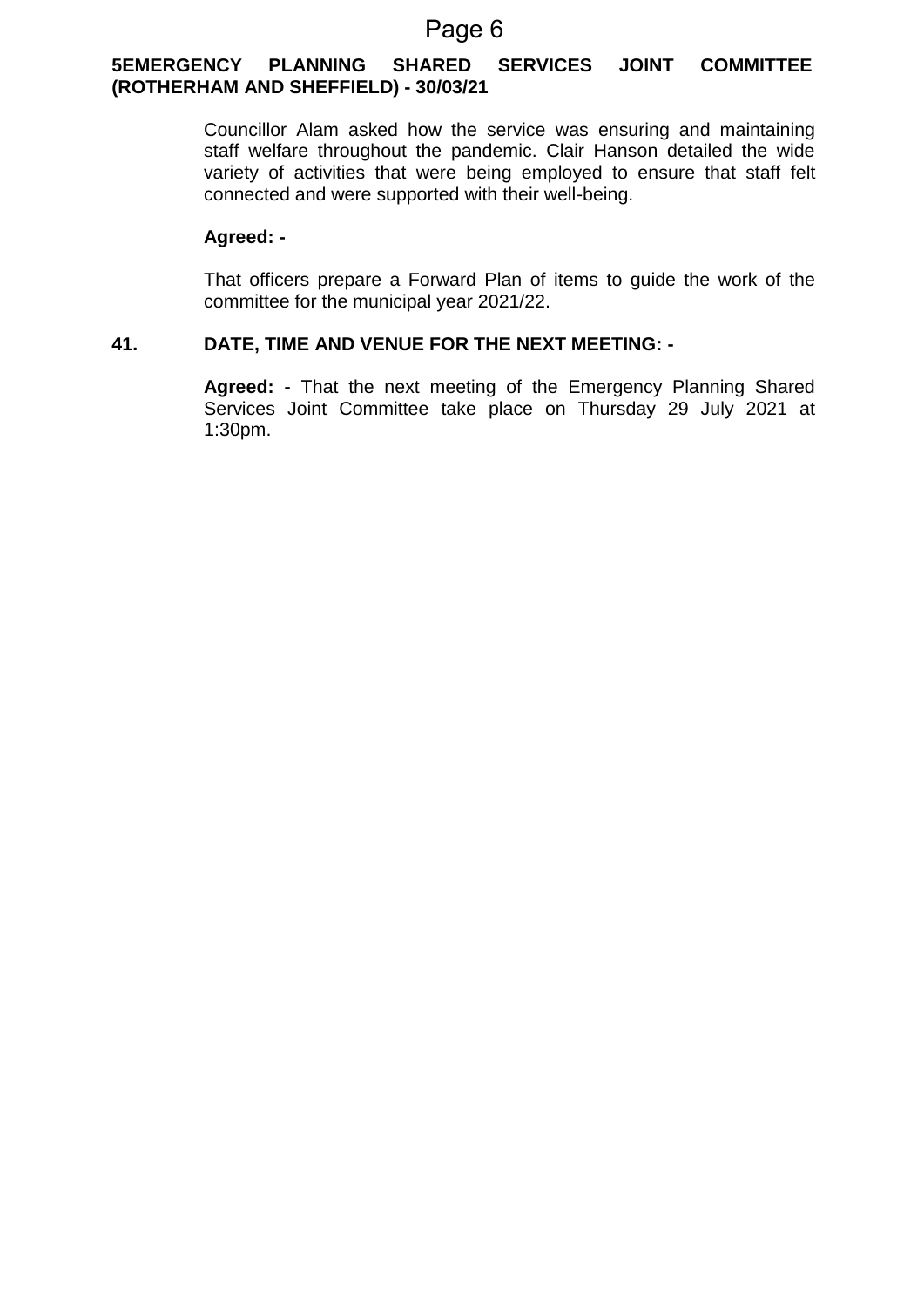# **Emergency Planning Shared Service Rotherham and Sheffield Joint Committee**

# **DRAFT Terms of Reference**

# *The Service*

- 1. To oversee the development and operational performance of the Service in accordance with the terms of the Agreement.
- 2. To achieve consistent and standardised service standards and systems of work across the Councils.
- 3. To ensure that the Service is delivered in accordance with agreed national, regional and local priorities.

# *Monitoring of the Service*

- 4. To monitor and review the operational effectiveness of the Service at least every two years and to consider ways in which the Service can be improved or expanded and make recommendations to the executives of the Councils, as appropriate.
- 5. To ensure effective action is taken to remedy any under-performance in the delivery of the Service.

# *Budget and accounts*

- 6. To consider and approve the annual submitted accounts for the Service, including the utilisation of and carry forward budget
- 7.
- 7. To review and make recommendations of the annual revenue budget for the service for submission to the executives of the Councils.
- 8. To monitor the financial performance of the Service at each meeting.

# *Business Plan etc*

- 9. To approve every three years, a three year business plan for the Service, including –
	- service delivery, service development and financial objectives;
	- performance improvement and efficiency targets;
	- business continuity planning; and
	- risk management.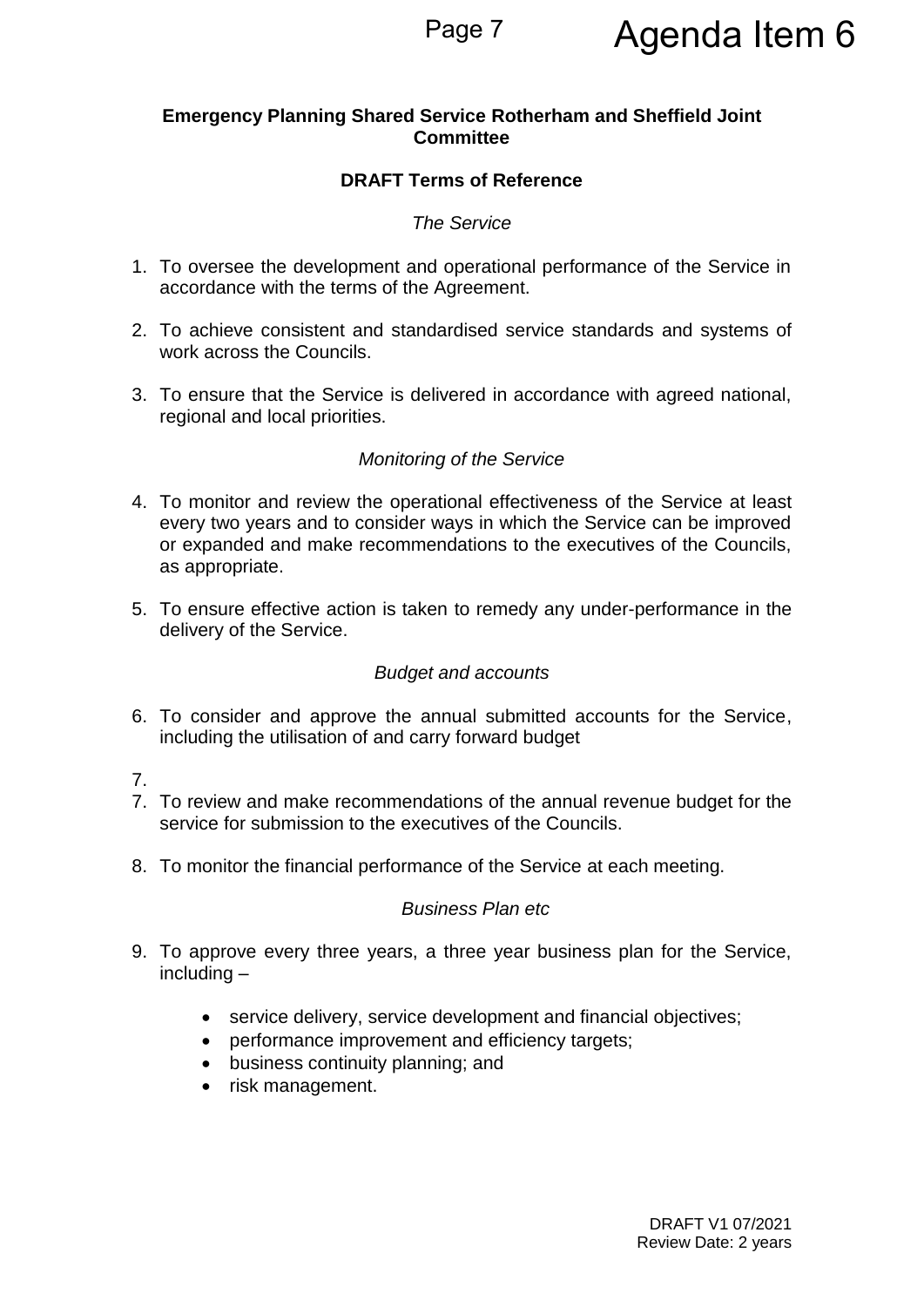10.To make recommendations to the Councils on any changes to the composition of the Service in consequence of the business plan, including changes to staff numbers and terms and conditions of employment.

# *Annual Joint Report*

- 11.To consider and approve an annual joint report on the performance of the Service over the preceding 12 months. The report shall include –
	- a statement showing the performance of the Service and progress in achieving the objects in the business plan; and
	- a summary revenue account and statement of capital spending including the distribution or use of any revenue surpluses and the financing of any capital expenditure.

*Special reports (including but not limited to Risk Assessment, Internal Audit, Overview and Scrutiny)* 

- 12.To consider any special reports as presented in the context of the existing Business Plan and operational service delivery
- 13.To co-operate with and participate in any overview and scrutiny exercises of the Councils in relation to the Service.

*Membership, Frequency of Meetings and Review*

- 14.Chair: Cabinet Member lead, to alternate between the two Councils on an annual basis
- 15.Membership: Cabinet Member lead or Deputy, Lead (Assistant) Director or Deputy, Emergency, Resilience and Safety Manager or Deputy (Emergency Planning Shared Service)
- 16.Frequency of Meetings: quarterly; additional meetings as required by the committee.
- 17.Review: Terms of Reference to be reviewed every two years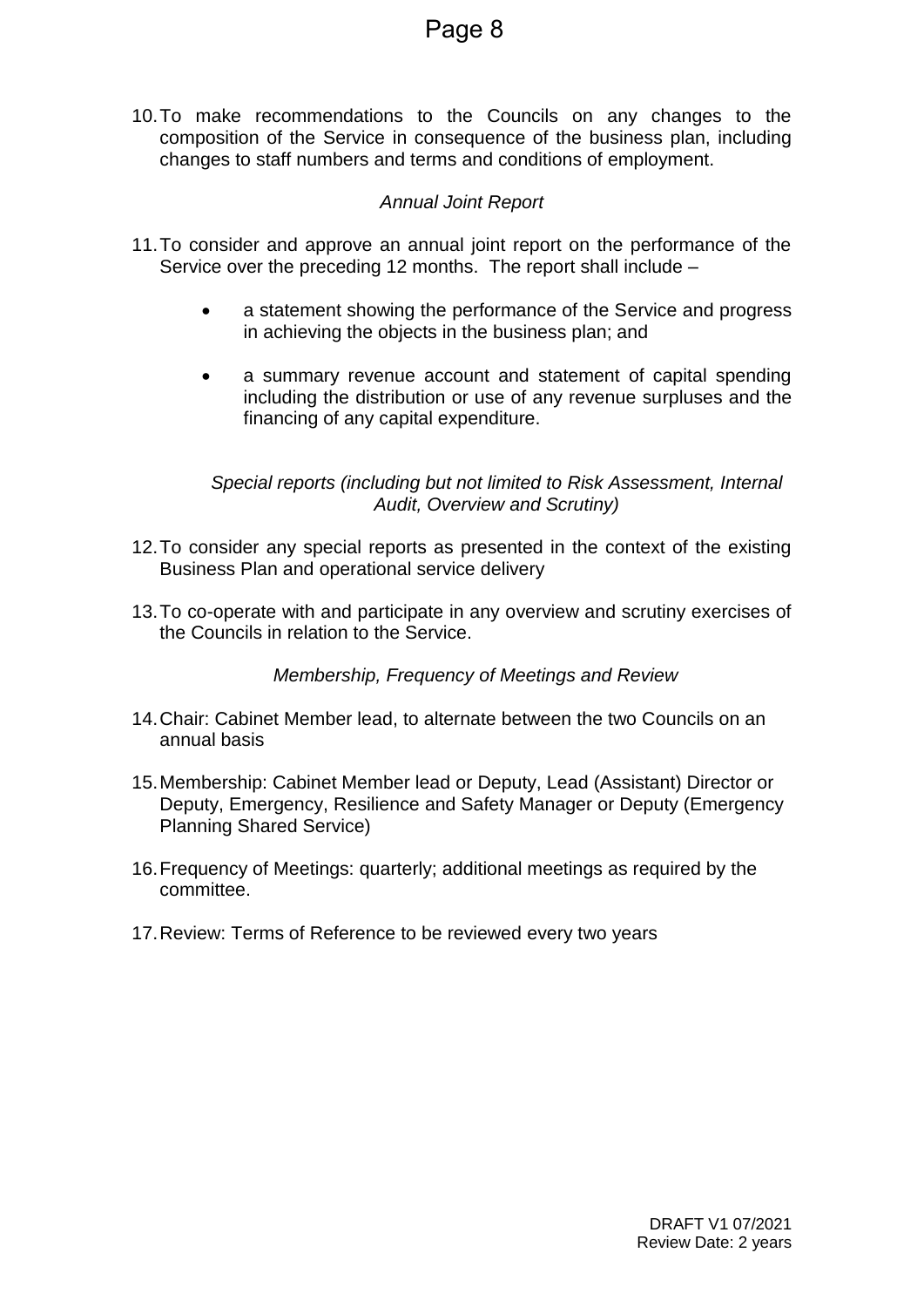| <b>Item</b>                                                                                                                    | <b>Meeting Dates</b>           |          |                           |             |                  |                           |                        |                        |
|--------------------------------------------------------------------------------------------------------------------------------|--------------------------------|----------|---------------------------|-------------|------------------|---------------------------|------------------------|------------------------|
|                                                                                                                                | 29/07/21                       | 09/09/21 |                           | 17/03/22    | TBC June<br>2022 | TBC Sept<br>2022          | <b>TBC Dec</b><br>2022 | <b>TBC Mar</b><br>2022 |
|                                                                                                                                |                                |          | 02/12/21                  |             |                  |                           |                        |                        |
| <b>Budget outturn position</b>                                                                                                 | $\mathsf{X}$                   |          |                           |             | $\mathsf{x}$     |                           |                        |                        |
| In year budget position                                                                                                        | X                              | X        | X                         | X           | X                | $\boldsymbol{\mathsf{x}}$ |                        |                        |
| Review of Terms of Reference (every 2 yrs as<br>per ToR)                                                                       | $\mathsf X$                    |          |                           |             |                  |                           |                        |                        |
| Service plan and proposed KPI's (every 3 yrs as<br>per ToR)                                                                    |                                |          | $\mathbf{x}$              |             |                  |                           |                        |                        |
| Performance Metrics Dashboard (redrafted in<br>line with service plan - quarterly thereafter)                                  |                                |          |                           | X           | X                | $\mathsf{x}$              | X                      | X                      |
| Underspend - planned and projected spend                                                                                       |                                |          | $\boldsymbol{\mathsf{x}}$ |             |                  |                           |                        |                        |
| Review of operational effectiveness of the<br>service (every 2 years as per ToR)                                               |                                |          |                           | $\mathsf X$ |                  |                           |                        |                        |
| Annual Performance Report                                                                                                      |                                |          |                           | $\mathsf X$ |                  |                           |                        | $\mathsf{X}$           |
| General update (inc LRF Priorities)                                                                                            | X                              | X        | X                         | X           | X                | X                         | X                      | X                      |
| Incident Management Framework - review and<br>update of plan / framework (inc competencies,<br>training and exercise programme |                                |          | X                         |             | X                |                           | X                      |                        |
| <b>Risk and Assurance</b>                                                                                                      | TBC in line with LRF timetable |          |                           |             |                  |                           |                        |                        |

Agenda Item 7 Agenda Item 7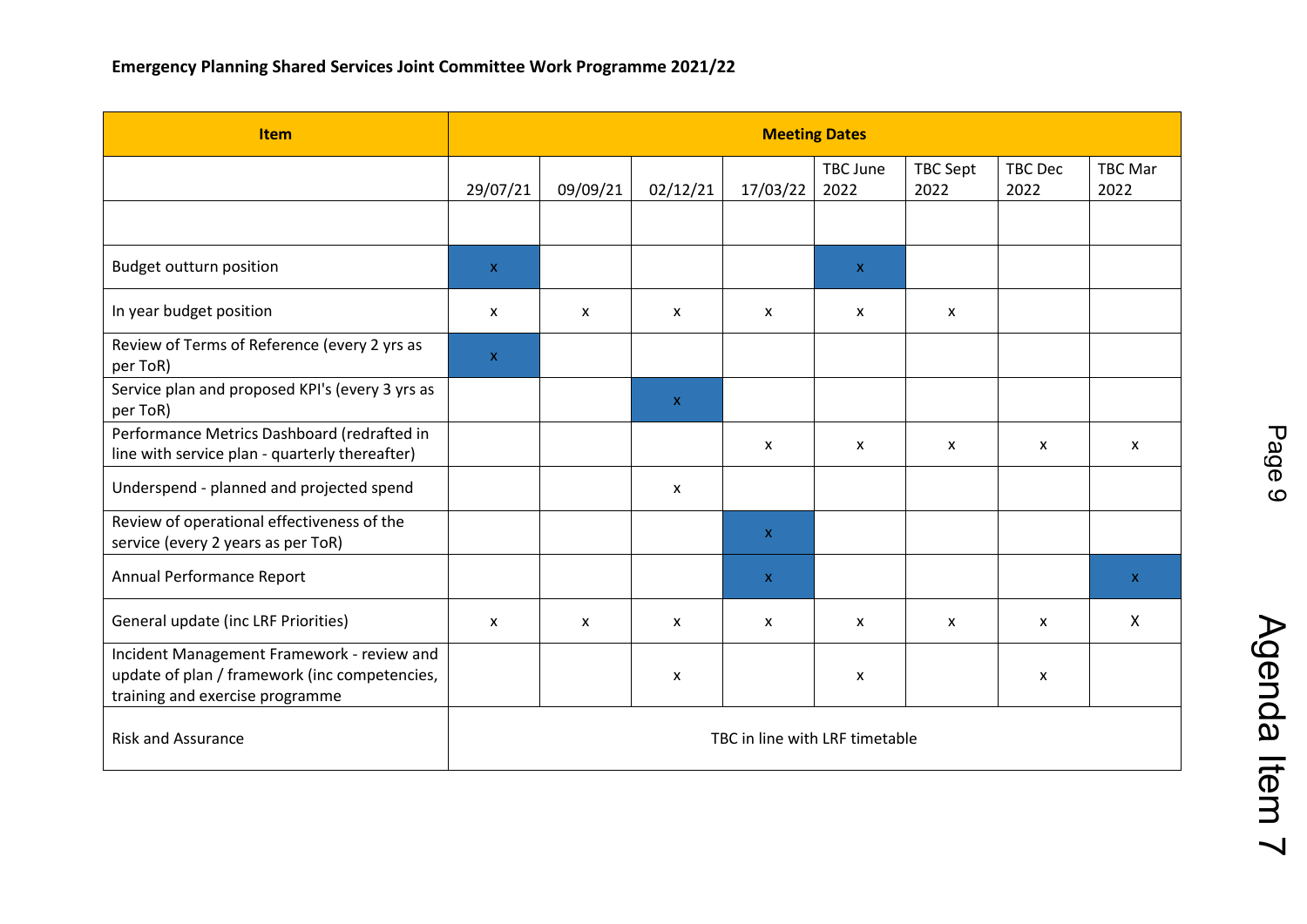# **Emergency Planning Shared Services Joint Committee Work Programme 2021/22**

| <b>Item</b>                                                           | <b>Meeting Dates</b> |          |          |          |                  |                  |                 |                 |
|-----------------------------------------------------------------------|----------------------|----------|----------|----------|------------------|------------------|-----------------|-----------------|
|                                                                       | 29/07/21             | 09/09/21 | 02/12/21 | 17/03/22 | TBC June<br>2022 | TBC Sept<br>2022 | TBC Dec<br>2022 | TBC Mar<br>2022 |
| Community Engagement Project - update                                 | X                    |          | x        |          | x                |                  | x               |                 |
| Elected Member Engagement                                             |                      |          | X        |          | x                |                  | x               |                 |
| *Demotes Required as per Terms of Reference<br>of the Joint Committee |                      |          |          |          |                  |                  |                 |                 |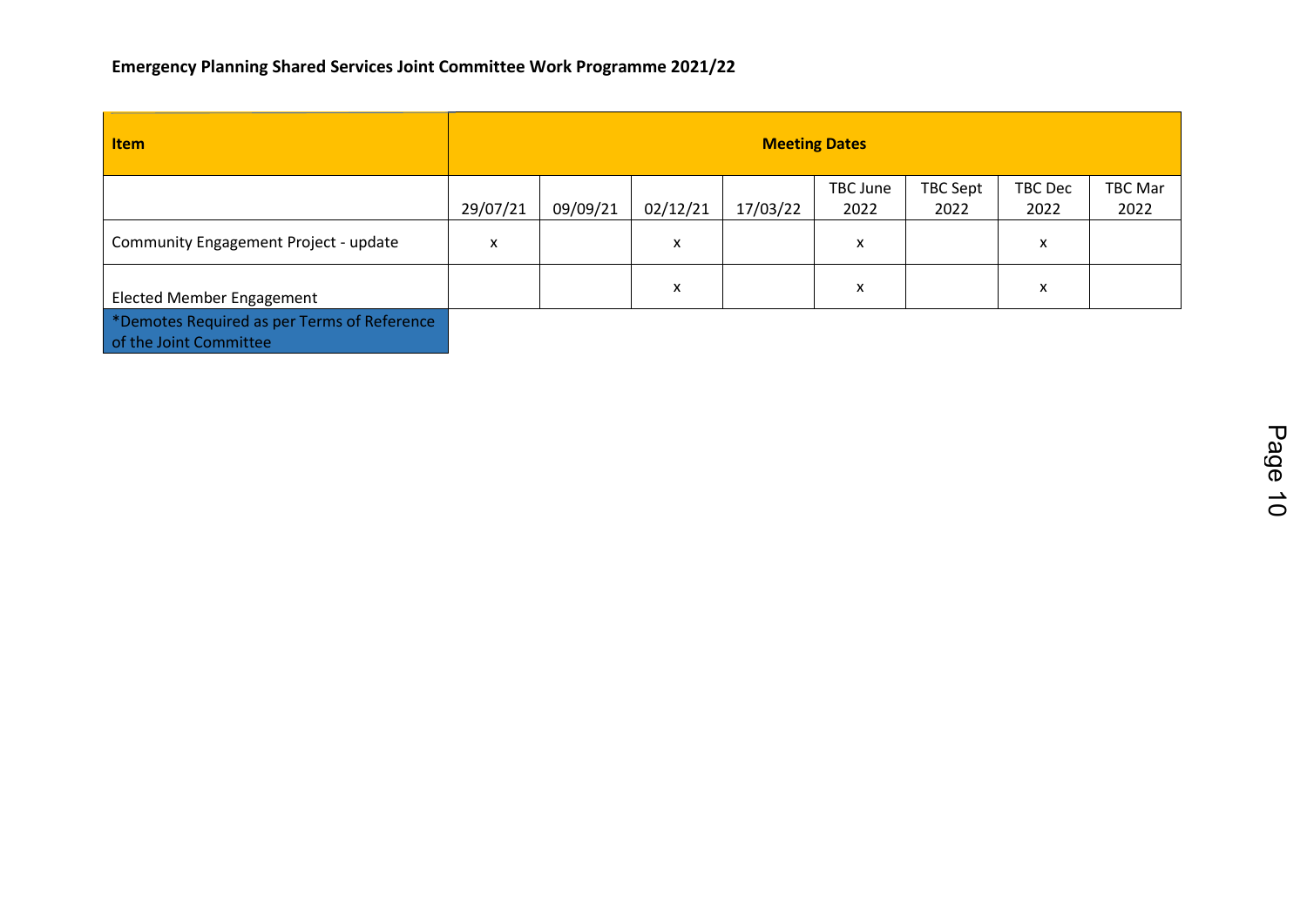Page 11 Agenda Item 9

# **Emergency Planning Shared Service Rotherham and Sheffield Joint Committee**

29 July 2021

# **2021/22 – In year budget position**

| $\mathbf{1}$            | Purpose of paper:                                                                                                                                                                                                                                                                                                                                                                                                                                                                                                                                                                                                                                                                                                    |                    |           |  |  |  |  |  |
|-------------------------|----------------------------------------------------------------------------------------------------------------------------------------------------------------------------------------------------------------------------------------------------------------------------------------------------------------------------------------------------------------------------------------------------------------------------------------------------------------------------------------------------------------------------------------------------------------------------------------------------------------------------------------------------------------------------------------------------------------------|--------------------|-----------|--|--|--|--|--|
|                         | In line with the Joint Committee Terms of Reference, to provide members with an in-year budget<br>position for the Emergency Planning Shared Service. Attached at Appendix A is a summary<br>breakdown.                                                                                                                                                                                                                                                                                                                                                                                                                                                                                                              |                    |           |  |  |  |  |  |
| $\overline{2}$          | <b>Key Points to note:</b>                                                                                                                                                                                                                                                                                                                                                                                                                                                                                                                                                                                                                                                                                           |                    |           |  |  |  |  |  |
| 2.1                     | The overall funding continues to be based on population size (pro rata) and comprises of<br>contributions as follows for 2021/22:                                                                                                                                                                                                                                                                                                                                                                                                                                                                                                                                                                                    |                    |           |  |  |  |  |  |
|                         |                                                                                                                                                                                                                                                                                                                                                                                                                                                                                                                                                                                                                                                                                                                      | £                  | %         |  |  |  |  |  |
|                         | Sheffield SCC                                                                                                                                                                                                                                                                                                                                                                                                                                                                                                                                                                                                                                                                                                        | 226,000            | 67        |  |  |  |  |  |
|                         | Rotherham MBC                                                                                                                                                                                                                                                                                                                                                                                                                                                                                                                                                                                                                                                                                                        | 109,601<br>335,601 | 33<br>100 |  |  |  |  |  |
| 2.2                     | This represents no change to the funding composition for the previous financial year 2020/21.<br>Salient points to note in terms of the in-year budget forecast spending are:<br>All posts within establishment are now filled (with effect from 4 1 July 2021)<br>Team training needs analysis to be undertaken in line with revisions to service plan -<br>$\bullet$<br>therefore showing a balanced budget to this nominal until the outcome of this is known<br>Security clearance and vetting costs for all strategic commander (Borough Emergency<br>Coordinator and Duty Chief Officer) was previously agreed to be funded via the<br>underspends. This is currently being absorbed within the revenue budget |                    |           |  |  |  |  |  |
| $\overline{\mathbf{3}}$ | <b>Recommendations:</b>                                                                                                                                                                                                                                                                                                                                                                                                                                                                                                                                                                                                                                                                                              |                    |           |  |  |  |  |  |
| 3.1                     | The content of the report be noted.                                                                                                                                                                                                                                                                                                                                                                                                                                                                                                                                                                                                                                                                                  |                    |           |  |  |  |  |  |